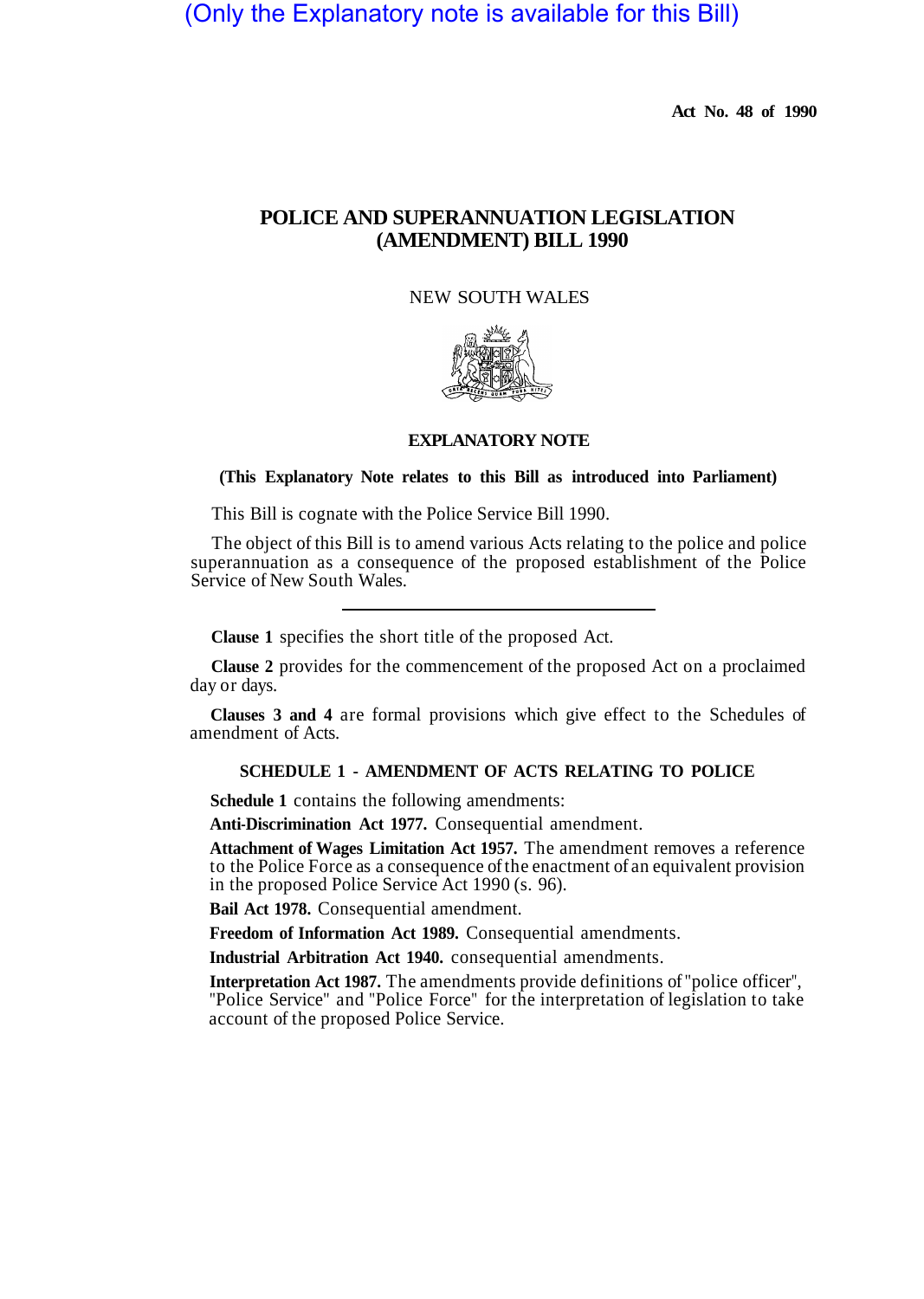**Law Reform (Vicarious Liability) Act 1983.** Consequential amendments.

**Ombudsman Act 1974.** Consequential amendment.

**Police Department (Transit Police) Act 1989.** Consequential amendments. The transit police arc not to he included in the Police Service.

Police Offences Act 1901. Consequential amendment.

**Police Regulation (Allegations of Misconduct) Act 1978.** Consequential amendments. The Act is to continue to apply to members of the Police Service who are police officers.

**Police Regulation (Appeals) Act 1923.** Consequential amendments. Appeals to the Government and Related Employees Appeal Tribunal for certain police officers and administrative officers are to be preserved.

**Public Sector Management Act 1988.** Consequential amendments. Provision is made to extend the Premier's functions for management reviews etc. of Departments and other public authorities to the Police Service.

**Security (Protection) Industry Act 1985.** Consequential amendments.

**State Emergency and Rescue Management Act 1989.** Consequential amendments. Proposed section 60A (relating to police powers to evacuate persons in emergencies) re-enacts section  $\overline{7B}$  of the Police Regulation Act 1899.

**Statutory and Other Offices Remuneration Act 1975.** The amendments extend to police senior executive officers the provisions of the Act for the determination by the Tribunal of the total remuneration packages of public sector senior executive officers.

**Workers Compensation Act 1987.** Consequential amendment.

#### **SCHEDULE 2 - AMENDMENT OF ACTS RELATING TO POLICE SUPERANNUATION**

**Schedule 2** contains the following amendments relating to police superannuation:

**Police Association Employees (Superannuation) Act 1969.** Consequential amendments.

**Police Regulation (Superannuation) Act 1906.** The amendments:

- (a) make consequential changes to preserve the superannuation entitlements of members of the Police Force who are contributors to the Police Superannuation Fund;
- (b) make special arrangements for any such contributor who becomes a member of the Police Service Senior Executive Service (the arrangements are similar to those applying to public service senior executive officers and enable a contributor to continue in the Police Superannuation Fund, preserve their benefit in that Fund or transfer the amount of a preserved benefit to the Public Sector Executives Superannuation Scheme);
- (c) increase pensions payable to former members of the Police Force (or their spouses) who were retired before 31 December 1971 because they were hurt on duty.

Public Sector Executives Superannuation Act 1989. The amendments provide that police senior executive officers are eligible (in addition to other public sector